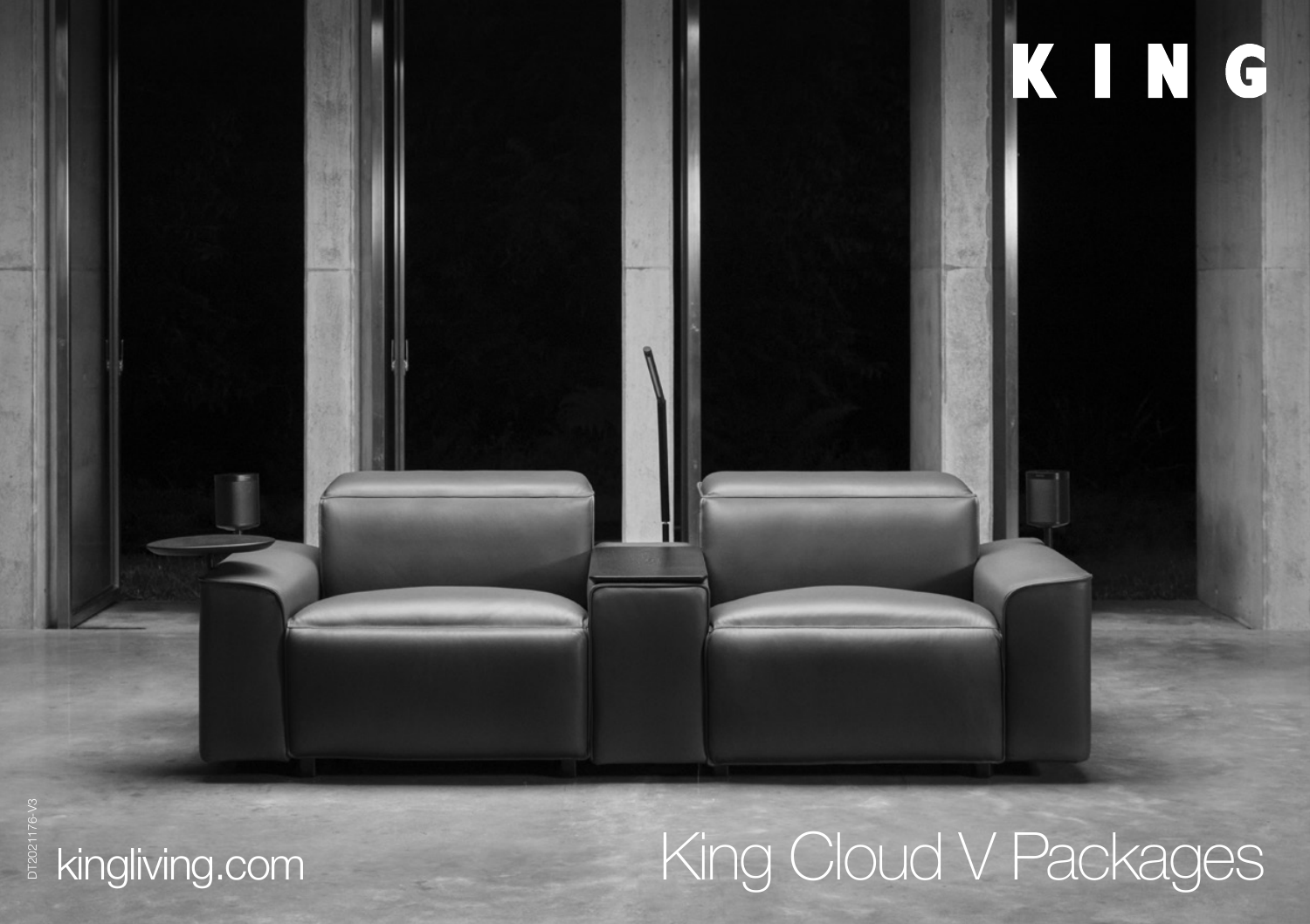### King Cloud V Packages: 3 Seaters

Packages<br>RW (Recliner + Wide Arms) | RC (Recliner + Compact Arms)  $R$ W (Recliner + Compact Arms) Hotel Arms) | Modules Depth 1040–1500 (41–59")



3x 900R, 2x ArmWide SMART



#### 3 STR 800RW 3x 800R,

2x ArmWide



3 STR 800RW SMART 3x 800R, 2x ArmWide SMART



2940 (115.75")







3 STR 700RW SMART 3x 700R, 2x ArmWide SMART



2655 (104.5")

#### 3 STR 700RC 3x 700R,

2x ArmCompact



2495 (98.25")

3 STR 700RC SMART 3x 700R, 2x ArmCompact SMART



2495 (98.25")

Effective November 2021. King Cloud V uses TouchGlide® Technology. The weight limit for the recliner mechanism used in King Cloud V is 130kg (286.5lb). The weight limit for King Cloud V footrest is 15kg (33lb). Maximum all subwoofer dimensions: Height: 415 (16.5") Width: 220 (8.75") Depth: 640 (25.25"). As King Living has a policy of continuous improvement, changes to products and specifications may be made without prior notice. Images and drawings are representative of design only. Accessories not included.

IMPORTANT: ALWAYS FULLY RETRACT THE FOOTREST BEFORE SITTING IN OR GETTING OUT OF THE RECLINER. To avoid damage to your reclinier, the reclining function should only be operated when you are seated in the recliner. Any open footrests, which have a 15kg (33lb) weight limit, must be closed before getting out of or into the seat. Sliding forward over the footrest to get out of the seat or getting into a fully reclined seat may the mechanism of the recliner and can result in the sofa tipping forward in extreme cases. This built-in tipping point was specifically designed to preserve the integrity of the mechanism if too much pressure is placed on permanent damage. Damage caused by improper use of Recliners will not be covered under Warranty.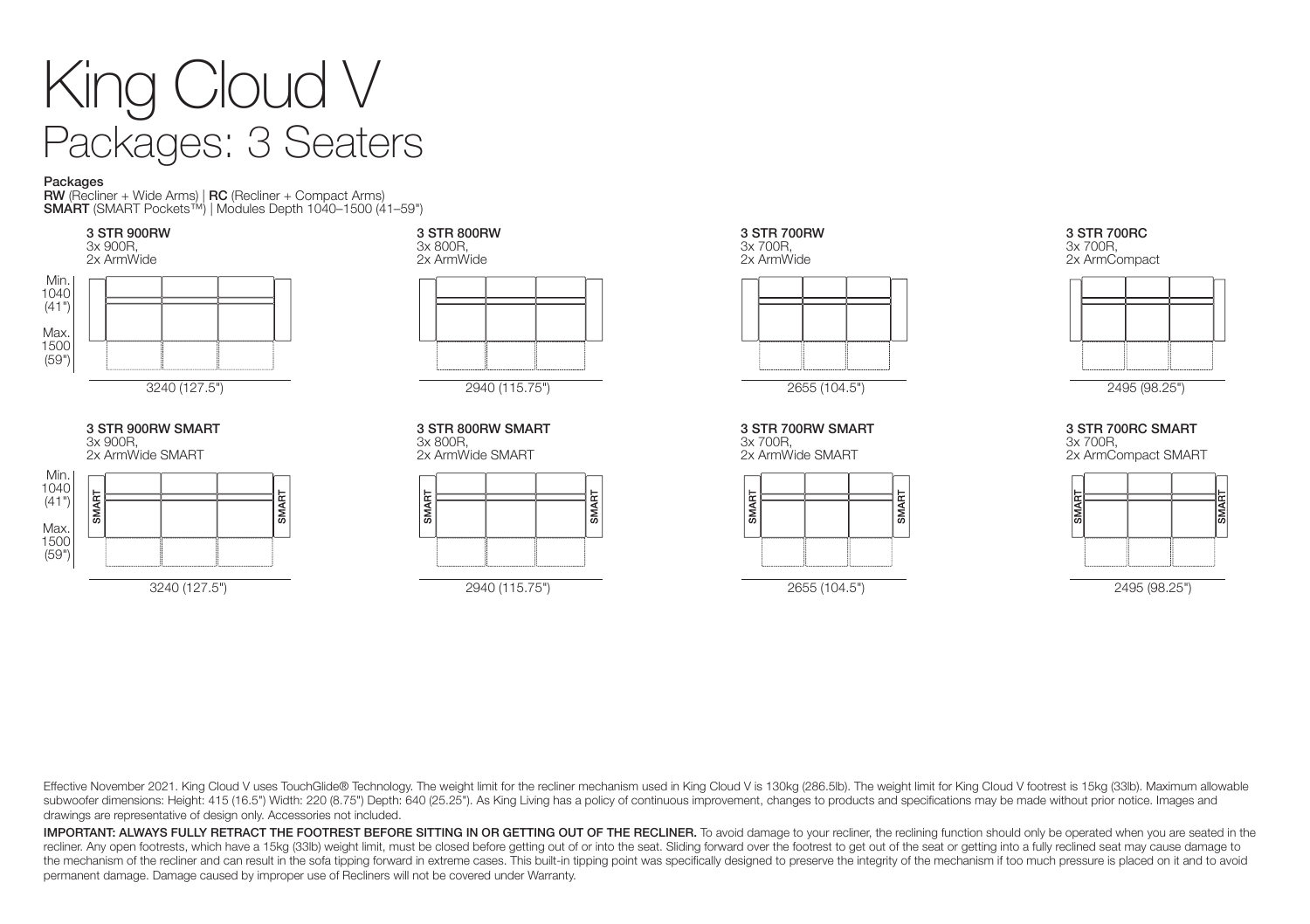### King Cloud V Packages: 2 Seaters | Armchairs

#### Packages

RW (Recliner + Wide Arms) | RC (Recliner + Compact Arms) SMART (SMART Pockets™) | Modules Depth 1040–1500 (41–59")



Effective November 2021. King Cloud V uses TouchGlide® Technology. The weight limit for the recliner mechanism used in King Cloud V is 130kg (286.5lb). The weight limit for King Cloud V footrest is 15kg (33lb). Maximum all subwoofer dimensions: Height: 415 (16.5") Width: 220 (8.75") Depth: 640 (25.25"). As King Living has a policy of continuous improvement, changes to products and specifications may be made without prior notice. Images and drawings are representative of design only. Accessories not included.

IMPORTANT: ALWAYS FULLY RETRACT THE FOOTREST BEFORE SITTING IN OR GETTING OUT OF THE RECLINER. To avoid damage to your recliner, the reclining function should only be operated when you are seated in the recliner. Any open footrests, which have a 15kg (33lb) weight limit, must be closed before getting out of or into the seat. Sliding forward over the footrest to get out of the seat or getting into a fully reclined seat may the mechanism of the recliner and can result in the sofa tipping forward in extreme cases. This built-in tipping point was specifically designed to preserve the integrity of the mechanism if too much pressure is placed on permanent damage. Damage caused by improper use of Recliners will not be covered under Warranty.